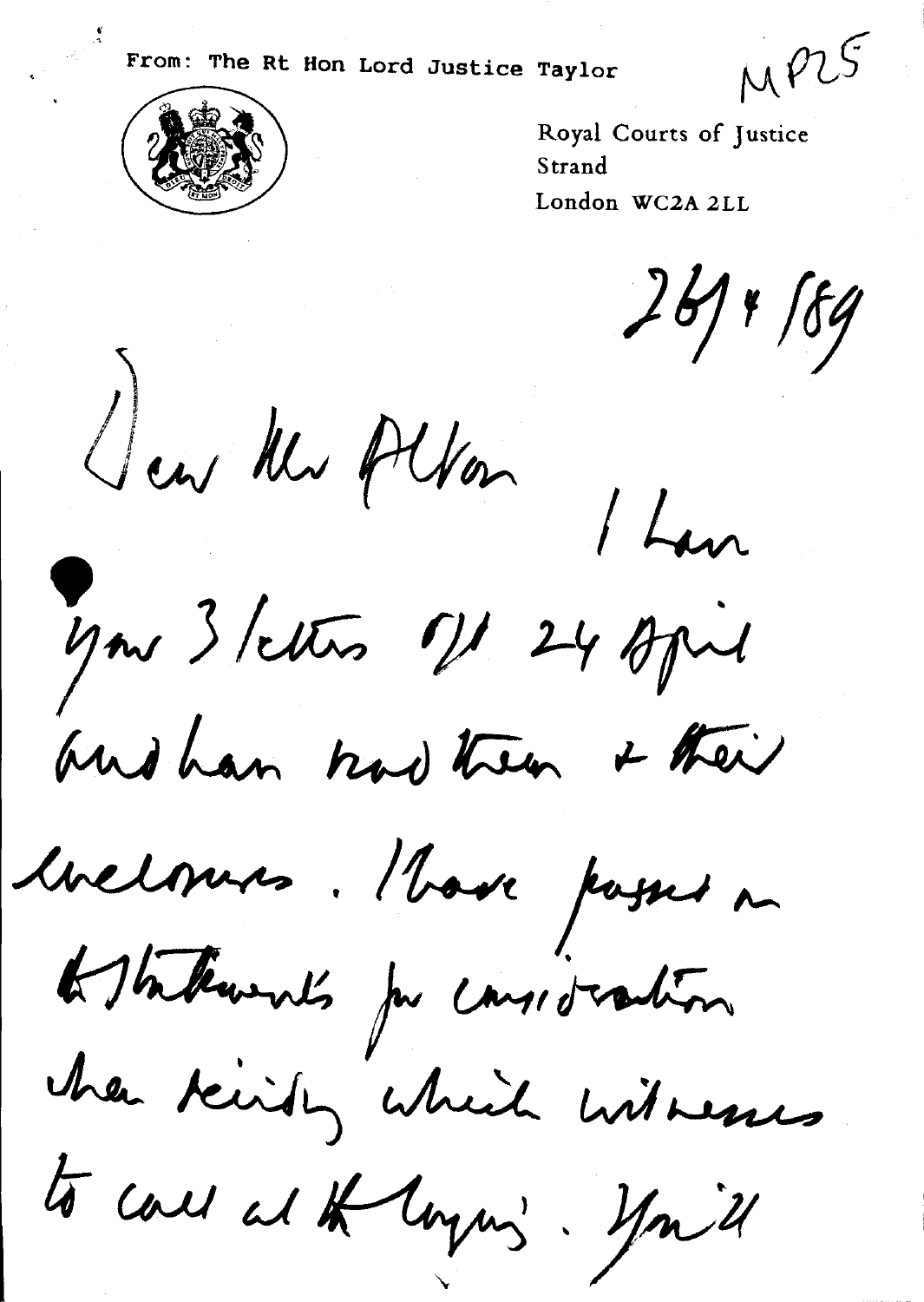approach that to cone comparty who has someth to Joy coult prolan to laying In years. A reposentative selection will be war a/ hill rad all written unknot. my thank for you known Igan cru Kliffe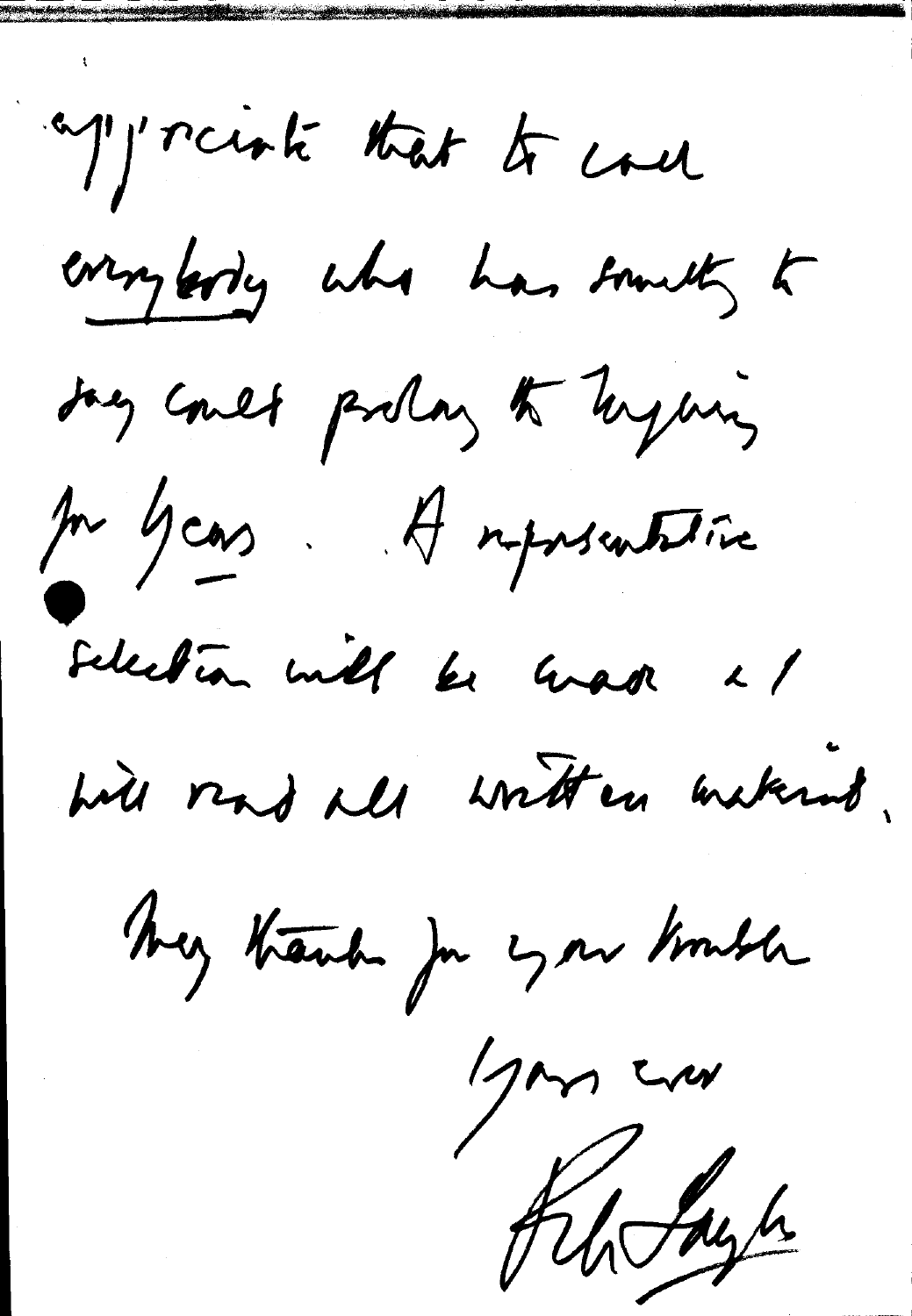

**HOUSE OF COMMONS** LONDON SWIA0AA David Alton's Office

24/4/89

Lord Justice Taylor, House of Lords, London, SW1A OPW

llear lord lawor.

Last Friday I visited three young men, constituents of mine, who had been in the thick of the crush at Hillsborough. They are still at school, and although they very shocked by what they experienced, I think that they have a great deal to offer the Inquiry. Iwas visible in some of the photographs that appeared after the tragedy.

was in the ground by 1.30, and said he felt that it was filling dangerously fast. He had been searched twice outside the ground, but not inside and he had not been asked for a ticket. By 2.30 he said that "it was like being among people who were drowning", and that people were screaming with pain and fear but nothing was done.

His feet were lifted off the ground, he was crushed against a bar and the wind was driven out of him. At 3.10 he clambered over the security fence and asked the police to fetch a wire cutter. They refused to do this, neither did they remove the goal netting that obstructed hundreds of people. One of his friends was punched by a police officer while trying to struggle free of the crowd.

At 3.30, they were moving a corpse and a photographer drew down the coat that was covering the dead man's face and asked them to pose. It was 4.00 pm before Kenny Dalgleish came on the tannoy to try to appeal for calm.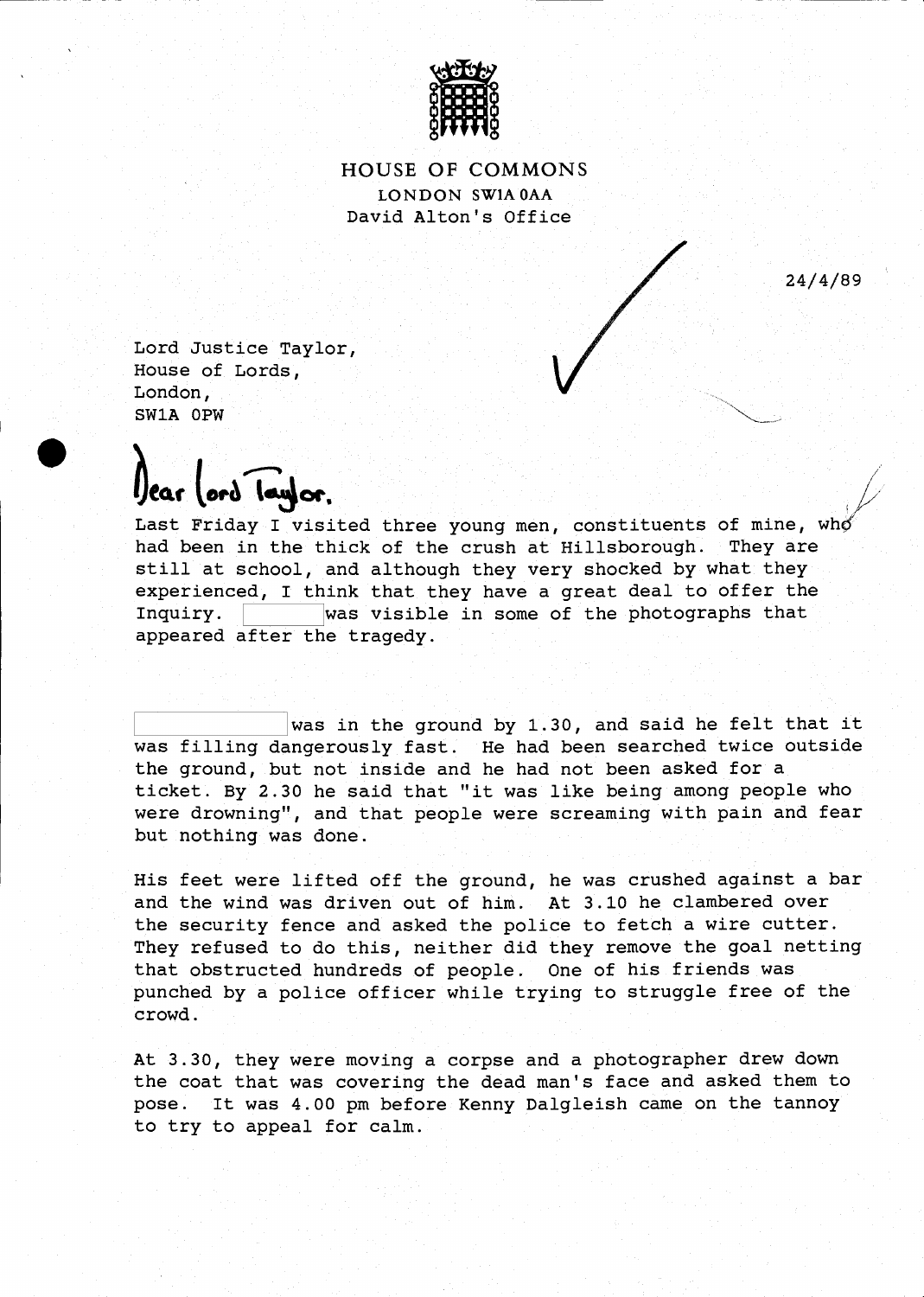

It seems from the Liverpool Echo report, a copy of which I enclose, that there was no attempt to stop fans without tickets before they reached the ground. I am sure that this will be a vital part of your Inquiry. Furthermore, I Iso enclose coopies of a report of a statement made by Peter Robinson, the Chief Executive of Liverpool Football Club, made on March 22nd, and which I snet that day to Colin Moynihan. I enclose the Minister's exteremely complacent reply.

Having spent two hours with these three young men who were in the very worst of the crush and subsequent rescue, I am sure that they have an important contribution to make to the inquiry, and I think that you should hear their descriptions yourself. They are  $\exists$  of  $\top$  $\lceil$  Liverpool 19:

| -- |                  | $22.722022 - 277$ |  |
|----|------------------|-------------------|--|
|    | Liverpool 17 and |                   |  |
|    | Liverpool 19.    |                   |  |
|    |                  |                   |  |

I hope that you will be able to come to Liverpool to see these young men, and I can only add that I will be happy to co-operate in any way that I can with the Inquiry.

ours sincen

David Alton, MP for Liverpool Mossley Hill.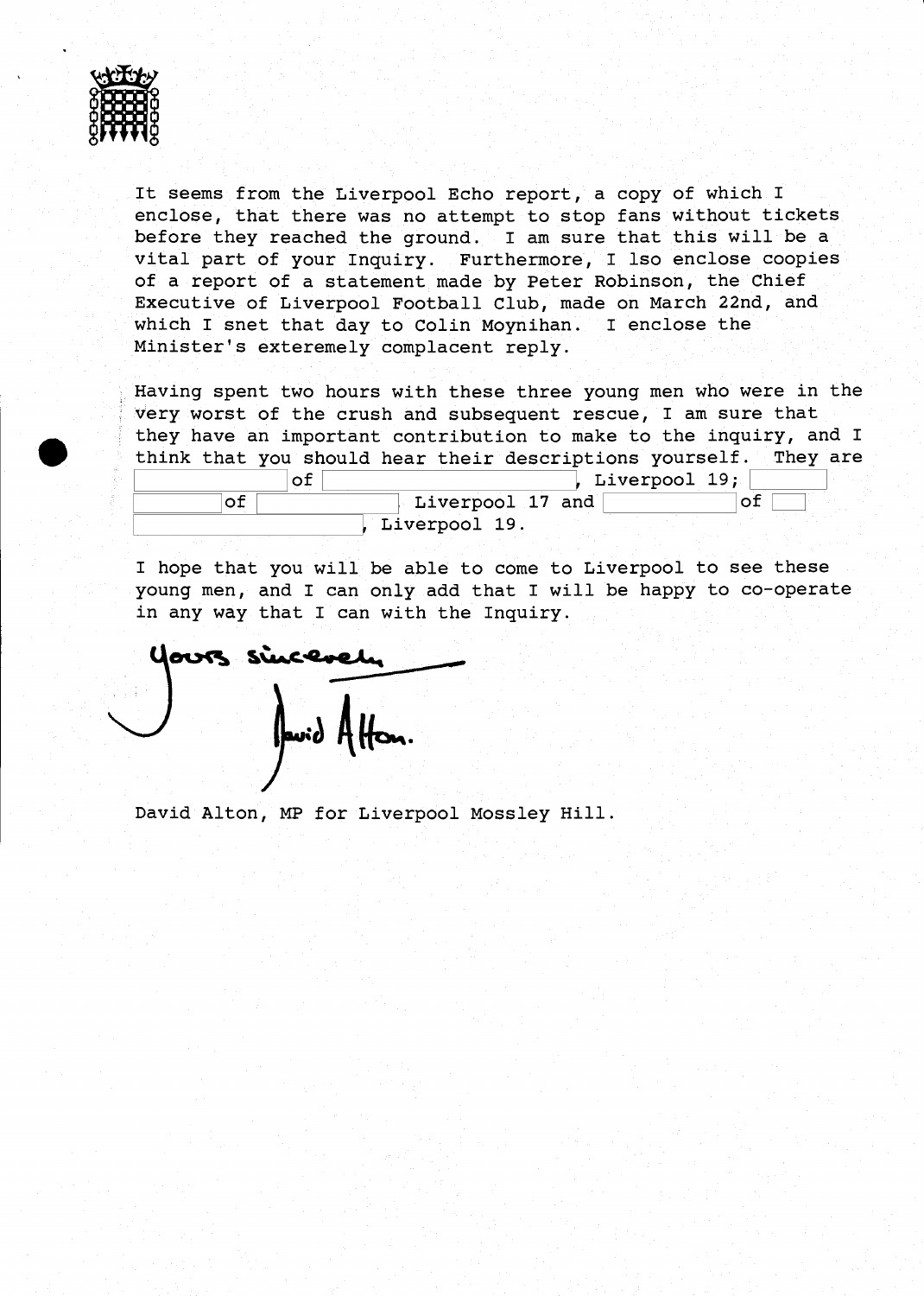

22 March: The Daily Express article that David Alton sent to Minister for Sport, Colin Moynihan, warning him that the management of Liverpool FC were uneasy at the FA cup semi-final being played at Hillsborough.

*DAILY* 

EXPRESS

22/3/89 ·

### **By JOHN KEITH**

**JJVERPOOI^ chief executive** Peter Robinson last night **Dlasted the FA over their Cup semi-final venue and ticket plans.**

" They appear to be living in an ivory tower showing a complete disregard for the fans who are the |ifeblood OjfT-he game," he declared.

The champions are furious over the PA's choice of Sheffield Wednesday's Hillsborough ground to stage their April 15 semi-final collision with Nottingham Forest for the second season running.

" Their decision is unjust and it means that many of our loyal supporters are going to miss out," rapped Robinson.

#### **Angry**

Although Liverpool's average Anfield<br>attendance of almost 38,000 is more than<br>17,000 higher than Forest's, the Mersey<br>club's ticket share is only 24,400 contrast-<br>ing with Forest's 28,000.

That 3,600 shortfall is caused by Forest fans being allocated the Kop end of Hillsborough on police advice to allow for access to the stadium from the South—a repeat of last season's arrangements.

But angry Robinson revealed: "I spoke<br>to the FA after the semi-final draw had<br>been made but before they had taken a decision on choice of venue.

" I told them that last year we accepted what had been decided. And I stressed we had no objection to Hillsborough as a ground, and that we must abide by any security measures laid down by the police.

" B ut I m ade it plain th at there was no way I could support the choice of H illsborough this year w ith the sam e ticket allocations applying.

An FA spokesman said :<br>"There is no question of<br>the venue being changed.<br>Liverpool contacted us<br>and we were aware of<br>their opinions before<br>the Challenge Cup the Challenge Cup<br>Committee made their choice.

#### **Choice**

" They take into account<br>
geographical location and<br>
They don't really look at<br>
average gates. Old<br>
Trafford and Maine Road<br>
were considered but<br>
Willsborough was the were consident<br>Hillsborough<br>choice."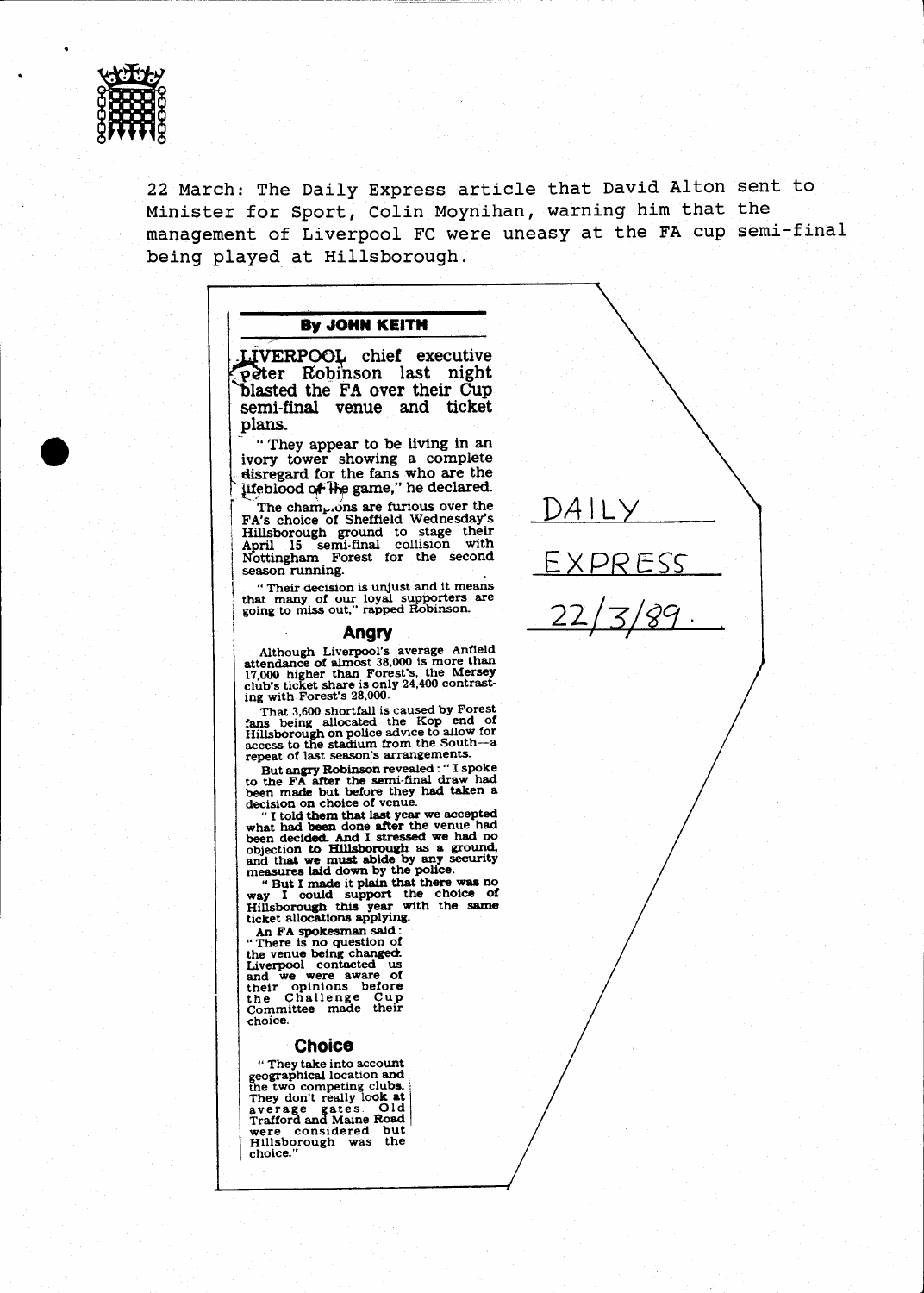#### DEPARTMENT OF THE ENVIRONMENT 2 MARSHAM STREET LONDON SW1P 3EB 01-276 3000



My ref: Your ref: **M/PSO/**11252/89

**11 APR 1989**

Thank you for your letter of 22 March enclosing a cutting from the Daily Express about the venue for the FA Cup semi-final match, Liverpool v Nottingham Forest.

Vear David

The choice of venue for these matches and the allocation of tickets is entirely a matter for the football authorities. I tickets is entirely a matter for the football authorities. I understand that the Football Association took Liverpool's views in considering the venue for the match against Nottingham but decided that, in all the circumstances, the Sheffield Wednesday ground at Hillsborough was the most appropriate location. The arrangements for the allocation of tickets have been handled by the Sheffield Wednesday club who are staging the game on behalf of the Football Association. I gather, as suggested in the Daily Express article, that the allocations were made on the basis of police advice.

Turs sincerely,

COLIN MOYNIHAN

David Alton Esq MP